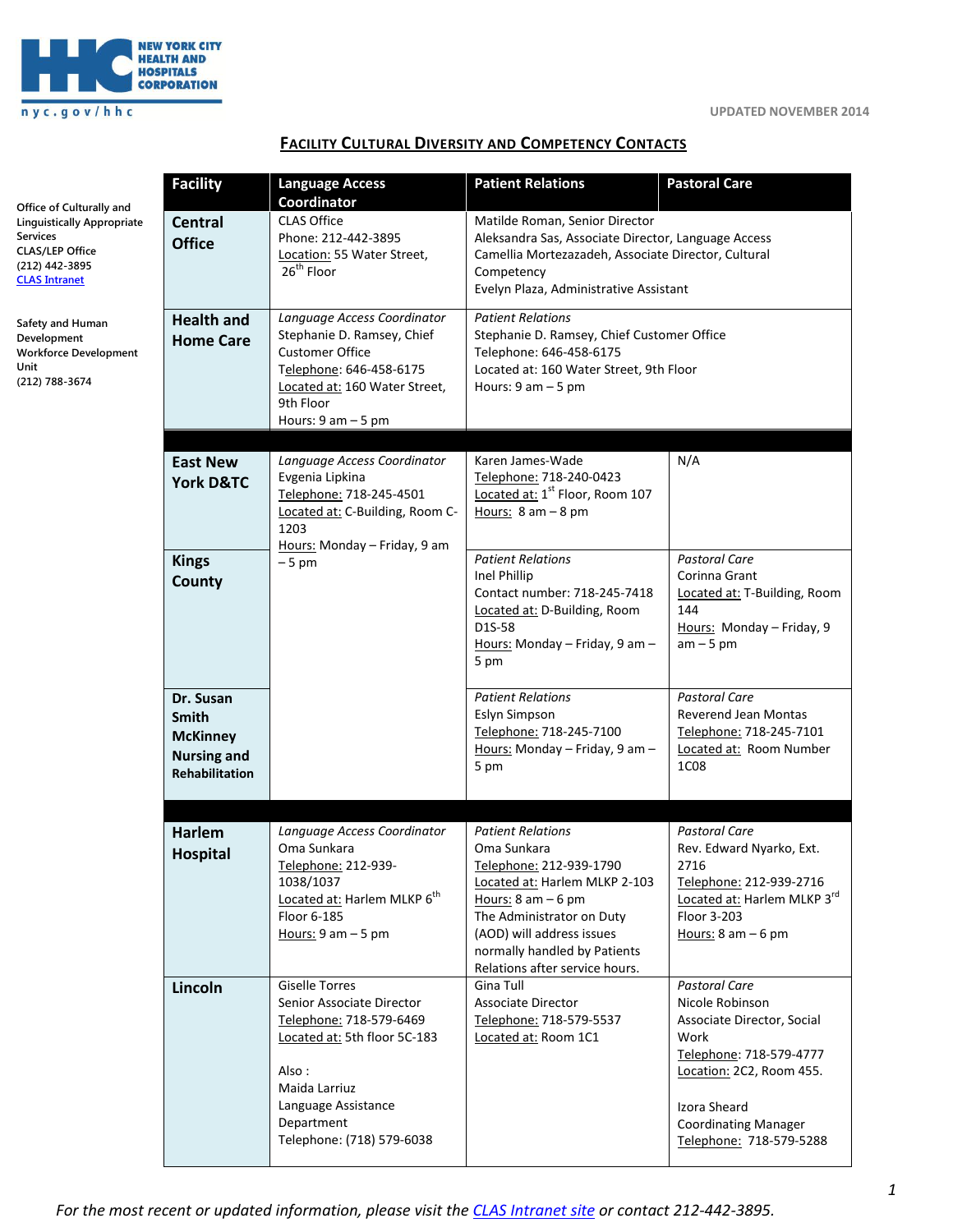

# nyc.gov/hhc

| Office of Culturally and<br><b>Linguistically Appropriate</b><br><b>Services</b><br><b>CLAS/LEP Office</b><br>(212) 442-3895<br><b>CLAS Intranet</b><br>Safety and Human<br>Development<br><b>Workforce Development</b><br>Unit<br>(212) 788-3674 | Renaissance<br>D&TC<br>Segundo<br><b>Ruiz Belvis</b><br>D&TC<br>Morissania<br>D&TC | Language Access Coordinator<br>Oma Sunkara<br>Telephone: 212-939-<br>1038/1037<br>Located at: Harlem MLKP 6 <sup>th</sup><br>Floor 6-185<br>Hours: $9$ am $-5$ pm<br>Language Access Coordinator<br><b>Giselle Torres</b><br>Senior Associate Director<br>Telephone: 718-579-6469<br>Located at: Lincoln Hospital,<br>5th floor 5C-183<br>Language Access Coordinator<br><b>Giselle Torres</b><br>Senior Associate Director<br>Telephone: 718-579-6469<br>Located at: Lincoln Hospital,<br>5th floor 5C-183 |                                                                                                                                                                                                                                       |                                                                                                                                                                                                                                                                                                                                                                                                                                                                                                                               |
|---------------------------------------------------------------------------------------------------------------------------------------------------------------------------------------------------------------------------------------------------|------------------------------------------------------------------------------------|-------------------------------------------------------------------------------------------------------------------------------------------------------------------------------------------------------------------------------------------------------------------------------------------------------------------------------------------------------------------------------------------------------------------------------------------------------------------------------------------------------------|---------------------------------------------------------------------------------------------------------------------------------------------------------------------------------------------------------------------------------------|-------------------------------------------------------------------------------------------------------------------------------------------------------------------------------------------------------------------------------------------------------------------------------------------------------------------------------------------------------------------------------------------------------------------------------------------------------------------------------------------------------------------------------|
|                                                                                                                                                                                                                                                   | Jacobi<br><b>Medical</b><br><b>Center</b>                                          | Language Access Coordinator<br>Joanne Grimes<br>718-918-5245<br>Language Access Coordinator<br><b>Telephone: Patient Relations-</b><br>718-918-5245<br>Located at: Building 1, Room<br>153<br>Hours: $9$ am $-$ 5pm<br>For after-hours<br>$\bullet$<br>questions or for an<br>ASL interpreter, call<br>the ADN 718-918-<br>4668 for assistance                                                                                                                                                              | <b>Patient Relations</b><br>Telephone: 718-918-5245<br>Located at: Building 1, Room 153<br>Hours: $8:30$ am $- 4:30$ pm                                                                                                               | Telephone:<br>Catholic Chaplain 718-918-<br>5254<br>Muslim Chaplain 718-918-<br>5252<br>Jewish Chaplain- for a<br>request contact Patient<br>Relations 718-918-5245<br>Located at: Building 1, $2^{nd}$<br>floor Chapel (Catholic,<br>Jewish and Protestant<br>Chapel)<br>Located at: Building 1,<br>3West-7 Muslim Mosque<br>Hours: Hours vary<br>depending on Chaplain. For<br>requests Monday-Friday 9<br>am-5pm call 718-918-5245.<br>After-hours, weekends and<br>holidays call the operator for<br>assistance in paging |
|                                                                                                                                                                                                                                                   | <b>North</b><br><b>Central</b><br><b>Bronx</b><br><b>Medical</b><br><b>Center</b>  | Language Access Coordinator<br>Telephone: 718-519-4747<br>Located at: Room 14A01<br>Hours: Monday - Friday, 8:30<br>$am - 6$ pm (Closed on<br>weekends and holidays)<br>For after-hours<br>$\bullet$<br>questions or for an<br>ASL interpreter, call<br>the ADN (through<br>operator)                                                                                                                                                                                                                       | <b>Patient Relations</b><br>Telephone: 718-519-4747<br>Located at: Room 14A01<br>Hours: Monday - Friday, 8:30 am<br>-6 pm (Closed on weekends and<br>holidays). After-hours, weekends<br>and holidays call the ADN for<br>assistance. | Pastoral care<br>Telephone: 718-519-4747<br>Hours: Monday - Friday,<br>$8:30$ am $-6$ pm (Closed on<br>weekends and holidays)<br>After-hours, weekends and<br>holidays call the operator for<br>assistance in paging the<br>chaplain.                                                                                                                                                                                                                                                                                         |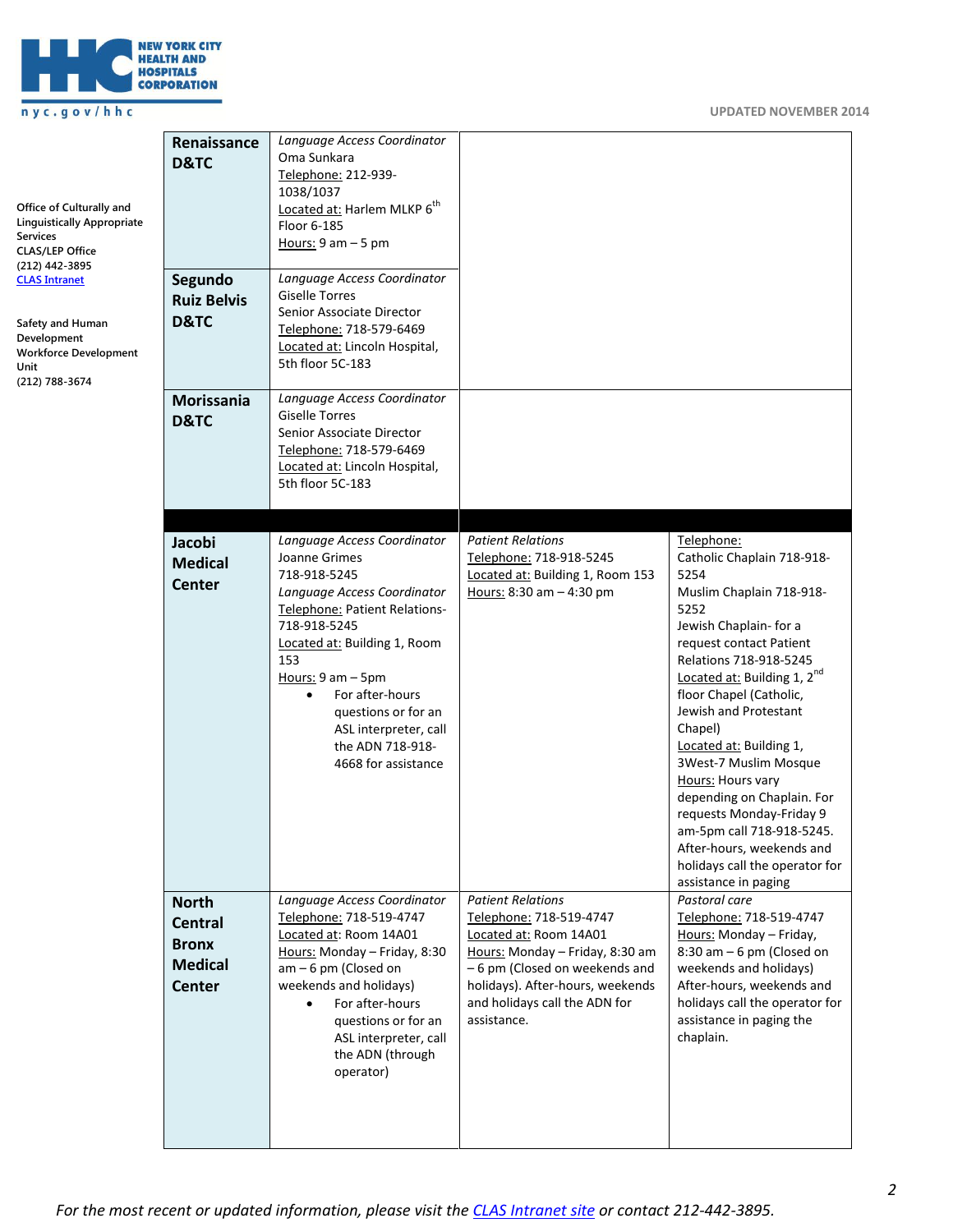

## nyc.gov/hhc

| Office of Culturally and<br><b>Linguistically Appropriate</b><br><b>Services</b><br><b>CLAS/LEP Office</b><br>(212) 442-3895<br><b>CLAS Intranet</b> | Woodhull<br><b>Cumberland</b> | Language Access<br>Coordinator<br><b>Anthony DeJesus</b><br>Assistant Director, Patient<br>Relations<br>Telephone: 718-963-8465<br>Location: Woodhull<br>Hospital, 2B-161                                                                                                                          | <b>Patient Relations</b><br><b>Anthony DeJesus</b><br>Assistant Director, Patient<br>Relations<br>Telephone: 718-963-8465<br>Location: Woodhull Hospital,<br>2B-161 | <b>Pastoral Care</b><br>Telephone: (718) 963-<br>7838<br>Location: Woodhull<br>Hospital, Room 3C-350                                                                                                                                                                                                                                                                                  |
|------------------------------------------------------------------------------------------------------------------------------------------------------|-------------------------------|----------------------------------------------------------------------------------------------------------------------------------------------------------------------------------------------------------------------------------------------------------------------------------------------------|---------------------------------------------------------------------------------------------------------------------------------------------------------------------|---------------------------------------------------------------------------------------------------------------------------------------------------------------------------------------------------------------------------------------------------------------------------------------------------------------------------------------------------------------------------------------|
| Safety and Human<br>Development<br><b>Workforce Development</b><br>Unit<br>(212) 788-3674                                                            | D&TC                          |                                                                                                                                                                                                                                                                                                    |                                                                                                                                                                     |                                                                                                                                                                                                                                                                                                                                                                                       |
|                                                                                                                                                      | <b>Elmhurst</b>               | Language Access Coordinator<br>Glenn Zuraw<br>Telephone: 1500 or 718-334-<br>5171<br>Located at: A1-26, Volunteer<br>Office<br>Volunteer Office Hours:<br>Monday - Friday, 8 am - 7 pm;<br>Saturdays, 10 am - 3pm<br>Language Access Coordinator<br>Hours: Monday - Friday, 8:30<br>$am - 4:30 pm$ | <b>Patient Relations</b><br>Telephone: 718-334-3690<br>Located at: E1-40C<br>Hours: Monday - Friday, 8 am -<br>5:30 pm                                              | <b>Pastoral Care</b><br>Telephone: 718-334-5004<br>Located at: A1-17<br>Hours: Monday - Friday, 9<br>$am - 5$ pm or by<br>appointment/as needed                                                                                                                                                                                                                                       |
|                                                                                                                                                      | <b>Queens</b>                 | Language Access Coordinator<br>David Weisman<br>Telephone: 718-883-<br>2058/2369<br>Located at: Main Building, 1st<br>Floor, OPD Atrium<br>Hours: $9$ am $-$ 4 pm                                                                                                                                  | <b>Patient Relations</b><br>David Weisman<br>Telephone: 718-883-2058<br>Located at: Main Building, 1st<br>Floor, OPD Atrium<br>Hours: $9$ am $-5$ pm                | <b>Pastoral Care</b><br>Telephone:<br>Rabbi: 718-883-2054<br>Sister Julie: 718-883-2009<br>Located at: T-Building, 6 <sup>th</sup><br>Floor                                                                                                                                                                                                                                           |
|                                                                                                                                                      | <b>Bellevue</b>               | Language Access Coordinator<br>Melanie Colón<br>Telephone: 212-562-4277<br>Located at: H Building 5 E 37<br>Hours: Monday - Friday, $9 - 5$                                                                                                                                                        | <b>Patient Relations/ Patient</b><br>Advocacy<br>Gladys Lowe<br>Director<br>Telephone: 212-562-6071<br>Located at: F- Link 11<br>Hours: Monday - Friday, 9 - 5      | Pastoral Care<br>Paul Steinke<br>(Interconfessional<br>917-974-1020)<br>Father Francis Okoli (Roman<br>Catholic 646-256-<br>7852)<br>Palliative Care chaplain<br>Rabbi Yael<br>Shmilovitz (917-<br>674-9626)<br>Telephone: 212-562-7203,<br>212-562-7944<br>Located at: Chapel Hall A<br>Building, 1 <sup>st</sup> Floor,<br>Rooms 142, 144,<br>and 145<br>Hours: Monday- Friday, 9-5 |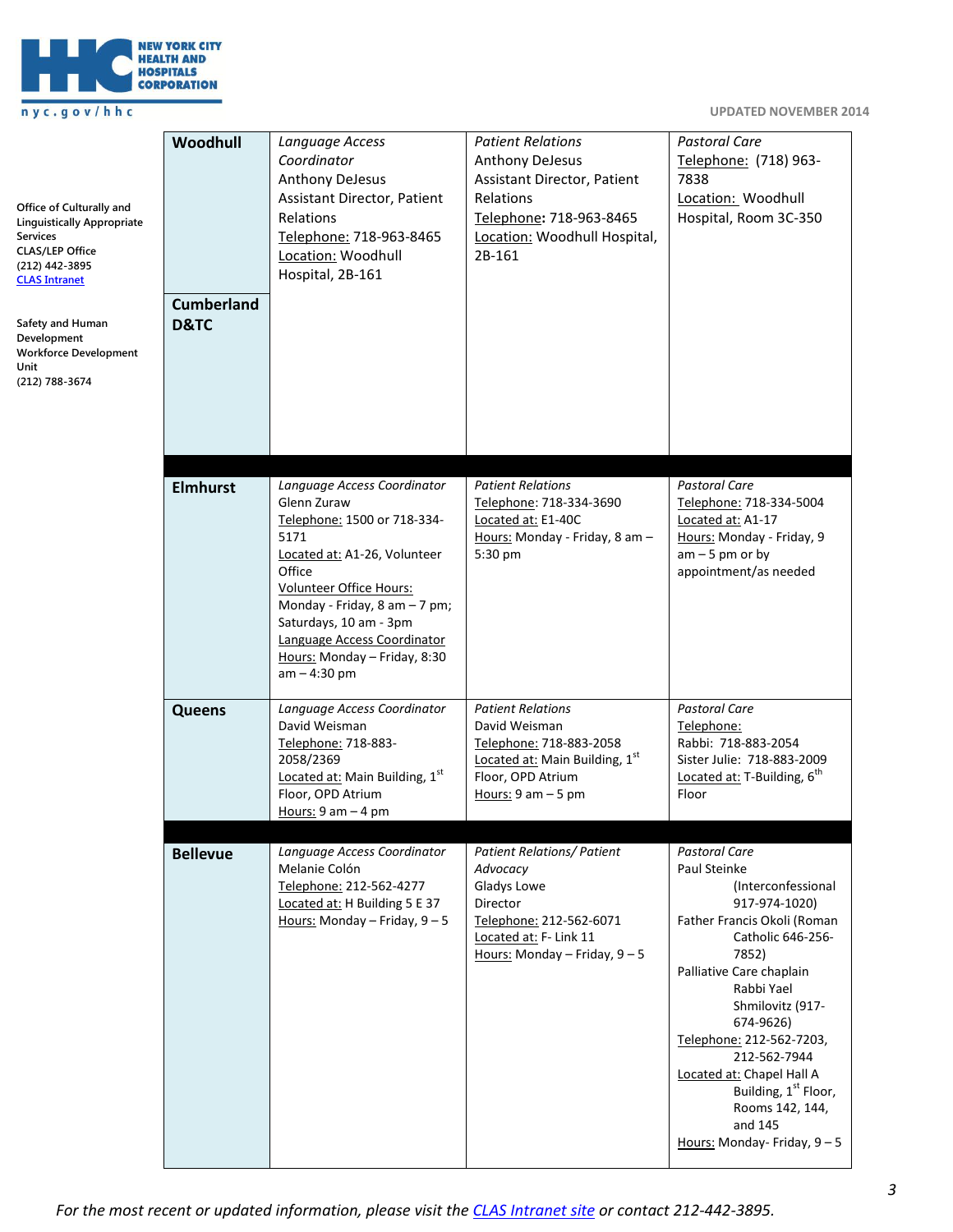

| Office of Culturally and<br><b>Linguistically Appropriate</b><br><b>Services</b><br><b>CLAS/LEP Office</b><br>(212) 442-3895<br><b>CLAS Intranet</b><br>Safety and Human<br>Development<br><b>Workforce Development</b><br>Unit<br>(212) 788-3674 | Carter<br>(hospital) | Language Access<br>Coordinator<br>Telephone: 646-686-0963<br>Located at: 1-205 LTACH<br><b>Building</b><br>Hours: $8:30$ am $-5$ pm          | <b>Patient Relations</b><br>Telephone: 646-686-0963<br>Located at: 1-205 LTACH<br><b>Building</b><br>Hours: 8:30 am - 5 pm | <b>Pastoral Care</b><br>Telephone: 646-686-1140<br>Located at:<br>Jewish Synagogue<br>Room#1-101<br>(LTACH Bldg)<br>Muslim Masjid-<br>Room #1-103 (LTACH<br>Bldg.)<br>Catholic & Protestant-<br>Room #101 (LTACH Bldg.) |
|---------------------------------------------------------------------------------------------------------------------------------------------------------------------------------------------------------------------------------------------------|----------------------|----------------------------------------------------------------------------------------------------------------------------------------------|----------------------------------------------------------------------------------------------------------------------------|-------------------------------------------------------------------------------------------------------------------------------------------------------------------------------------------------------------------------|
|                                                                                                                                                                                                                                                   | <b>Coler</b>         | Language Access<br>Coordinator<br>Jeannette Rosario<br>Telephone: 718-319-3073                                                               | <b>Patient Relations</b><br>Telephone: 646-686-0963<br>Located at: 1-205 LTACH<br><b>Building</b><br>Hours: 8:30 am - 5 pm | <b>Pastoral Care</b><br>Catholic Chaplain<br>Telephone: 646-650-4132<br><b>Pastoral Care</b><br>Jewish Services<br>Telephone: 212-848-6084<br>Mosque<br>Telephone: 212-848-6767                                         |
|                                                                                                                                                                                                                                                   | Gouverneur           | Language Access<br>Coordinator<br>Carmen Melendez<br>Telephone: 212-238-7448<br>Located at: Eye Clinic, 4140                                 | <b>Patient Relations</b><br>Federica Rojas<br>Telephone: 212-238-7661<br>Located at: Room 1-176<br>Hours: $9$ am $-5$ pm   | N/A                                                                                                                                                                                                                     |
|                                                                                                                                                                                                                                                   | Metropolitan         | Language Access<br>Coordinator<br>Irene Quinones<br>Telephone: 646-672-3004<br>Located at: Main Bldg -<br>Room 1309<br>Hours: $9$ am $-5$ pm | <b>Patient Relations</b><br>Telephone: 212-423-7232<br>Located at: Main Bldg. -<br>Room 1b19<br>Hours: $9$ am $-5$ pm      | <b>Pastoral Care</b><br>Telephone: 212-423-6712<br>Located at: Room 215 -<br>2nd Floor<br>Hours: 8am-5pm or upon<br>request. The Operators<br>will contact the chaplains.                                               |